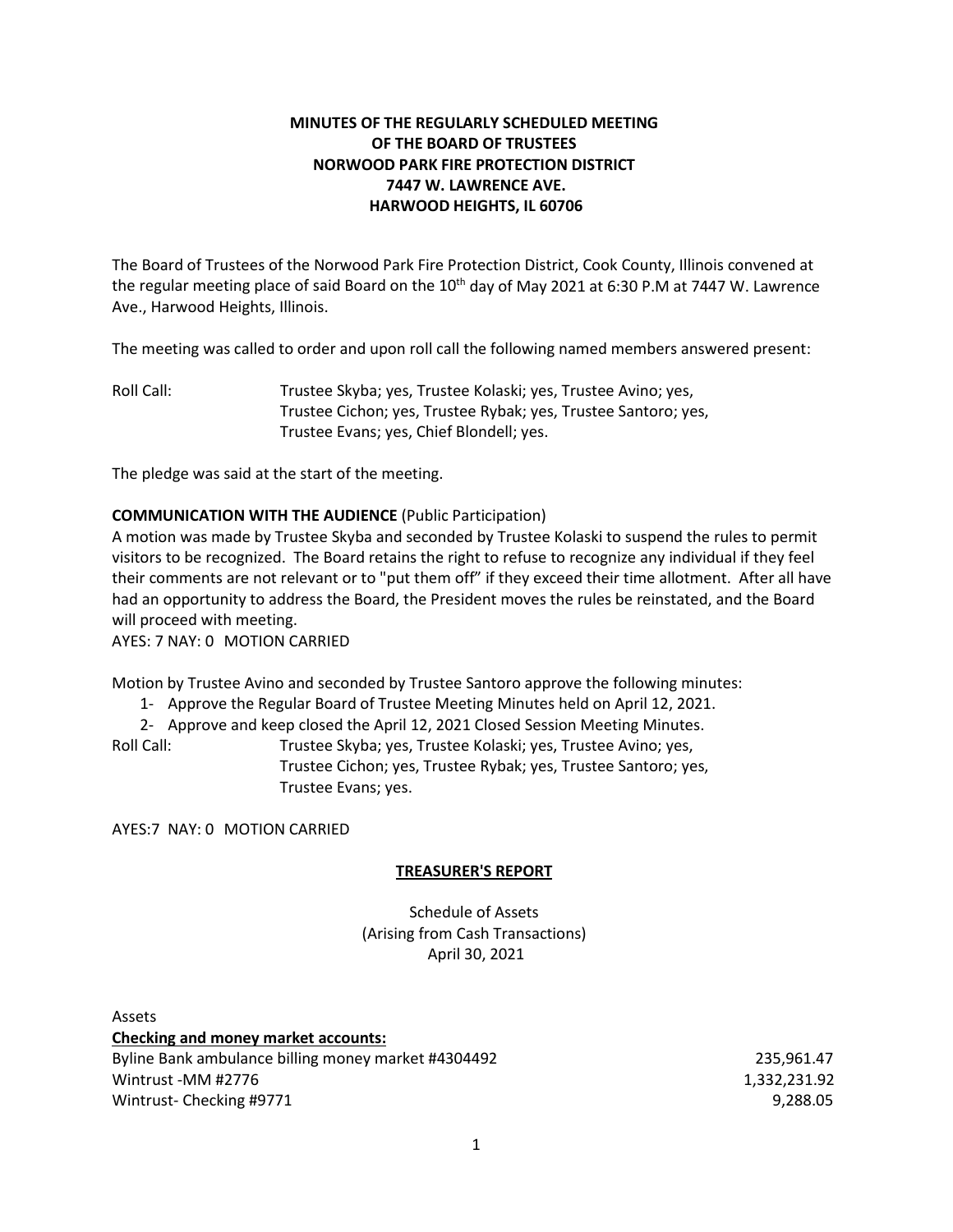| Wintrust-Ambulance #2671                                 | 782,477.83     |
|----------------------------------------------------------|----------------|
| Wintrust- Medical #0599                                  | 1,849.61       |
| Wintrust-Donation #4129                                  | 929.00         |
| Wintrust-FSA #0713                                       | 3,684.23       |
| Total checking and money market accounts                 | \$2,366,422.14 |
| Certificates of deposit (interest rate and maturity):    |                |
| Belmont Bank (3.00%, 02/10/21)                           | 697,750.79     |
| Belmont Bank (3.00% 01/21/21)                            | 580,797.82     |
| Belmont Bank (2.50% 01/19/21)                            | 405.507.45     |
| Total certificates of deposit                            | \$1,684,056.06 |
| Total checking, money market and certificates of deposit | \$4,050,478.20 |

Motion by Trustee Kolaski and seconded by Trustee Santoro to approve the April's accounts payable expenditures in the amount of \$411,248.67 and the Treasurer's Report as presented from the Financial Statements for April 2021.

Trustee Avino stated that the invoices were typical for the month. Trustee Kolaski asked about all the checks for insurance and if there is a way to consolidate them. Discussion.

| Roll Call: | Trustee Skyba; yes, Trustee Kolaski; yes, Trustee Avino; yes,  |
|------------|----------------------------------------------------------------|
|            | Trustee Cichon; yes, Trustee Rybak; yes, Trustee Santoro; yes, |
|            | Trustee Evans; yes.                                            |

AYES: 7 NAY: 0 MOTION CARRIED

### **Chiefs' Report:**

Chief stated he hopes all is well and that all Trustees have received a written report.

The call volume has been increasing.

There was a large fire yesterday at Guerin. Discussion.

After last month's purchase of a second LUCAS and it being put in service, we had back-to-back cardiac arrests. That purchase allowed both ambulances to have this device when it was needed.

Ridgewood High School delivered Covid vaccines at the school. They gave about 600 vaccines.

We are having some success for homebound residents. Resurrection Hospital is taking the names and numbers of the residents and scheduling the vaccine in the home through their Parish Nurses. Norwood Park Medics will not be giving the vaccine.

Division 20 received new radioactive monitors at no cost to the district. We have them placed in the Command Vehicle, Engine, and Truck.

Norridge is having their Memorial Day Celebration on May 30, 2021, at noon. Please let us know if you want to be there to present a wreath.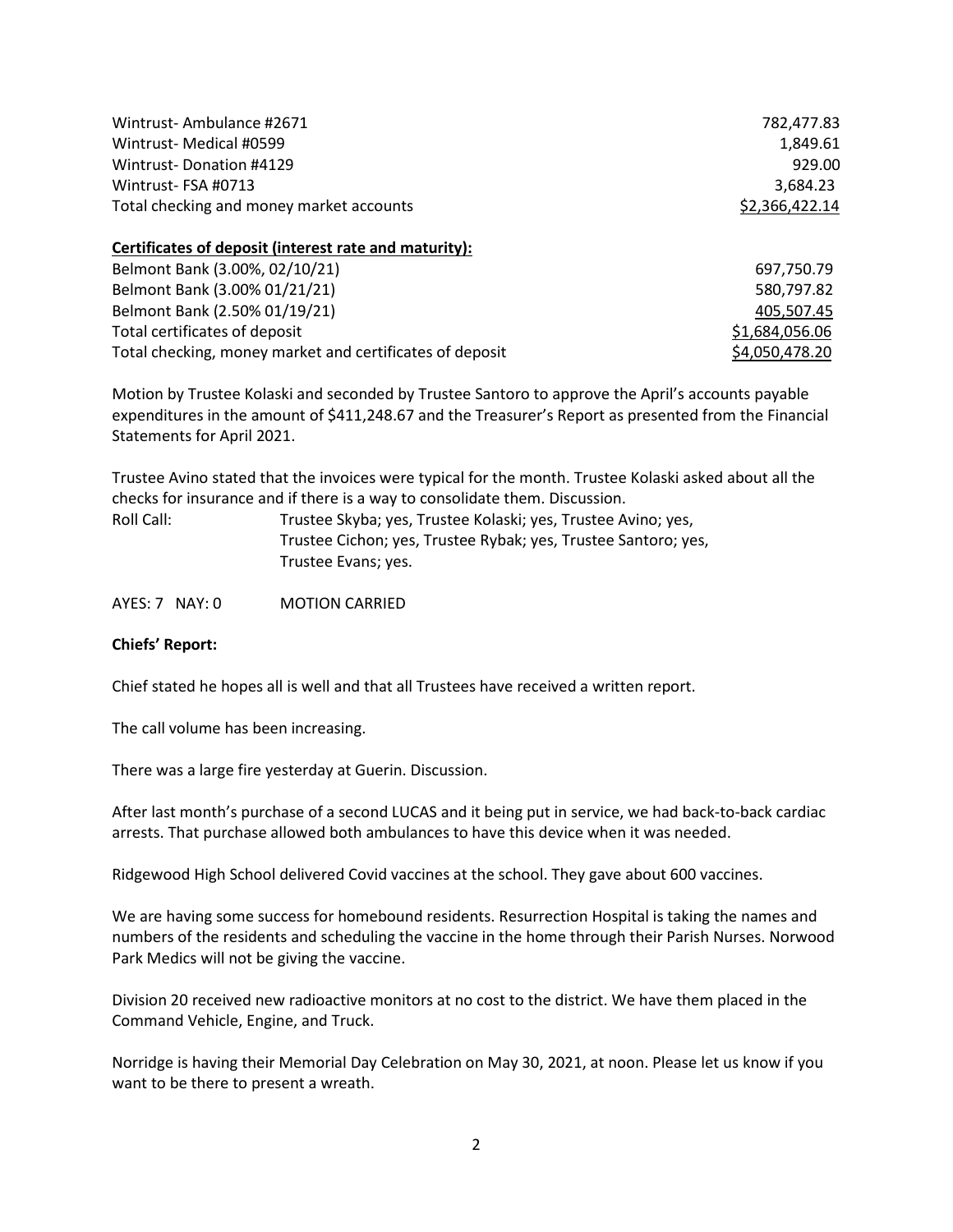Chief showed the Illinois Fire Safety Alliance video giving Norwood Park an award for our Boot Day Collections which were over \$10,000.

Administration will be working on the budget.

We had two companies turn in proposals for the audit.

Motion by Trustee Kolaski seconded by Trustee Santoro to approve the Chief's report for April 2021. AYES: 7 NAY: 0 MOTION CARRIED

**President's Report:** Trustee Cichon stated he had nothing to report. He will get everyone up to speed about CBA in Closed Session.

## **Committee Reports:**

Finance Committee- Trustee Avino stated the proposals for the audit were just turned in and there was no time for a finance committee, but the option is clear.

Building and Equipment Committee- Trustee Evans stated that they are still working on the bunk room and Engine 101 has been sent in for rust repair.

Policy & Strategic Planning Committee- Trustee Kolaski stated he worked with Cyndi on Chapter 3 and has sent copies to the committee. They will have a committee meeting and then bring it for the  $1<sup>st</sup>$ reading. Once approved, the USBs will need to be updated. Trustee Kolaski thanked Trustee Avino for his time on the board.

Community Relations Committee- Trustee Santoro stated there was nothing to report and will be scheduling a meeting for May  $24<sup>th</sup>$  at 6pm. Chief will send out an email to confirm.

Pension Fund Member & Commissioner Oversight- Trustee Skyba stated that there was a meeting last week that he could not attend. He spoke with Mr. Russo, and he says everything is going well. Jeff Peistrup was unanimously voted as president.

There is a commissioner reappointment this meeting.

### **Old Business:**

None

## **New Business**

Review of proposals received to conduct the Norwood Park Fire Protection District's annual audit. Proposals received from Sikich and Mueller.

Motion by Trustee Santoro and seconded by Trustee Evans to approve the auditing services of Sikich LLC for three years at a cost of:

|                         | 2021    | 2022     | 2023     |
|-------------------------|---------|----------|----------|
| <b>District</b>         | \$8,900 | \$9,100  | \$9,300  |
| <b>Fire Pension</b>     | \$3,800 | \$3,875  | \$3,950  |
| Total proposal \$12,700 |         | \$12,975 | \$13,250 |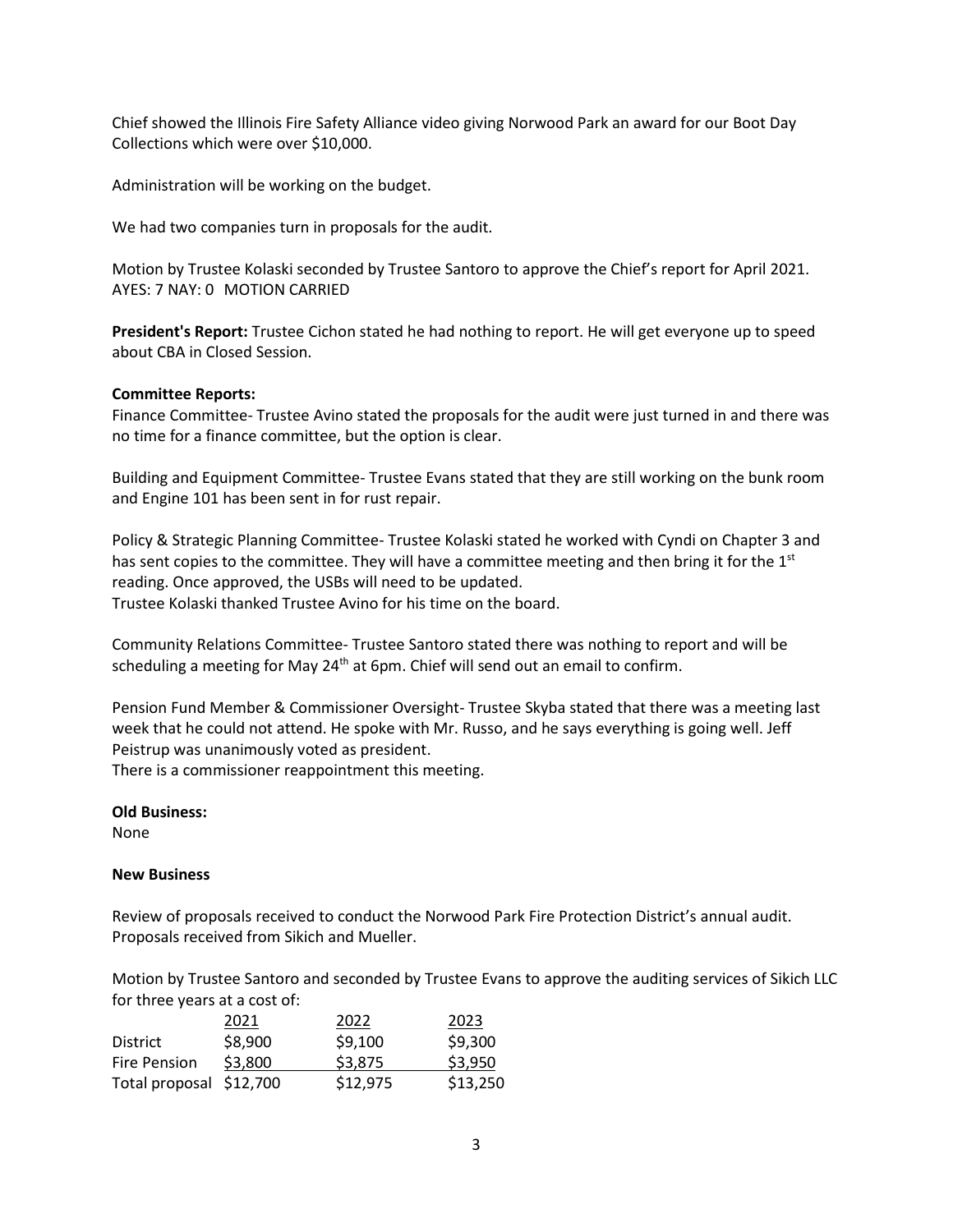Trustee Avino states that Sikich is a very respected company and is \$7,000 less than the other proposal. Discussion.

Roll Call: Trustee Skyba; yes, Trustee Kolaski; yes, Trustee Avino; yes, Trustee Cichon; yes, Trustee Rybak; yes, Trustee Santoro; yes, Trustee Evans; yes. AYES: 7 NAY: 0 MOTION CARRIED

Motion by Trustee Avino and seconded by Trustee Santoro to adopt and ratify the canvass of the Norwood Park Fire Protection District election, already performed by the Cook County Clerk, and declares, Joanne Rybak, Jerome Kolaski, and Katarzyna Evans have each been elected to serve a six-year term as Trustee of the District.

Roll Call: Trustee Skyba; yes, Trustee Kolaski; yes, Trustee Avino; yes, Trustee Cichon; yes, Trustee Rybak; yes, Trustee Santoro; yes, Trustee Evans; yes. AYES: 7 NAY: 0 MOTION CARRIED

Motion by Trustee Skyba and seconded by Trustee Avino to approve the reappointment of Andrew Golebiowski as Fire Commissioner of the Norwood Park Fire Protection District for a three-year term, from June 1, 2021, to May 31, 2024.

Trustee Skyba stated that he spoke with Commissioner Golebiowski and would have loved to have been here, but thanks the board for the years he has spent on the board and for the 3 additional years. Trustee Evan asked if someone could tell her a little about Andy Golebiowski since she does not know him. Discussion.

Roll Call: Trustee Skyba; yes, Trustee Kolaski; yes, Trustee Avino; yes, Trustee Cichon; yes, Trustee Rybak; yes, Trustee Santoro; yes, Trustee Evans; yes.

AYES: 7 NAY: 0 MOTION CARRIED

Motion by Trustee Skyba and seconded by Trustee Santoro to approve the consent agenda: -approve the payment, not to exceed \$8,000, to Industrial Organizational Solutions (IOS) for the Lieutenant Promotional Exam to be held in 2022.

-approve the minutes from the CBA Committee Meeting held on May 14, 2021.

-ratify the payment in the amount of \$8,676.21 to Illinois Healthcare and Family Services-Emergency Transportation Services for GEMT.

-ratify the payment in the amount of \$6,000 to MABAS XX for dues and special teams.

Trustee Skyba asked what GEMT is? Chief clarified GEMT and explained how we have many firefighters on MABAS teams.

Roll Call: Trustee Skyba; yes, Trustee Kolaski; yes, Trustee Avino; yes, Trustee Cichon; yes, Trustee Rybak; yes, Trustee Santoro; yes, Trustee Evans; yes. AYES: 7 NAY: 0 MOTION CARRIED